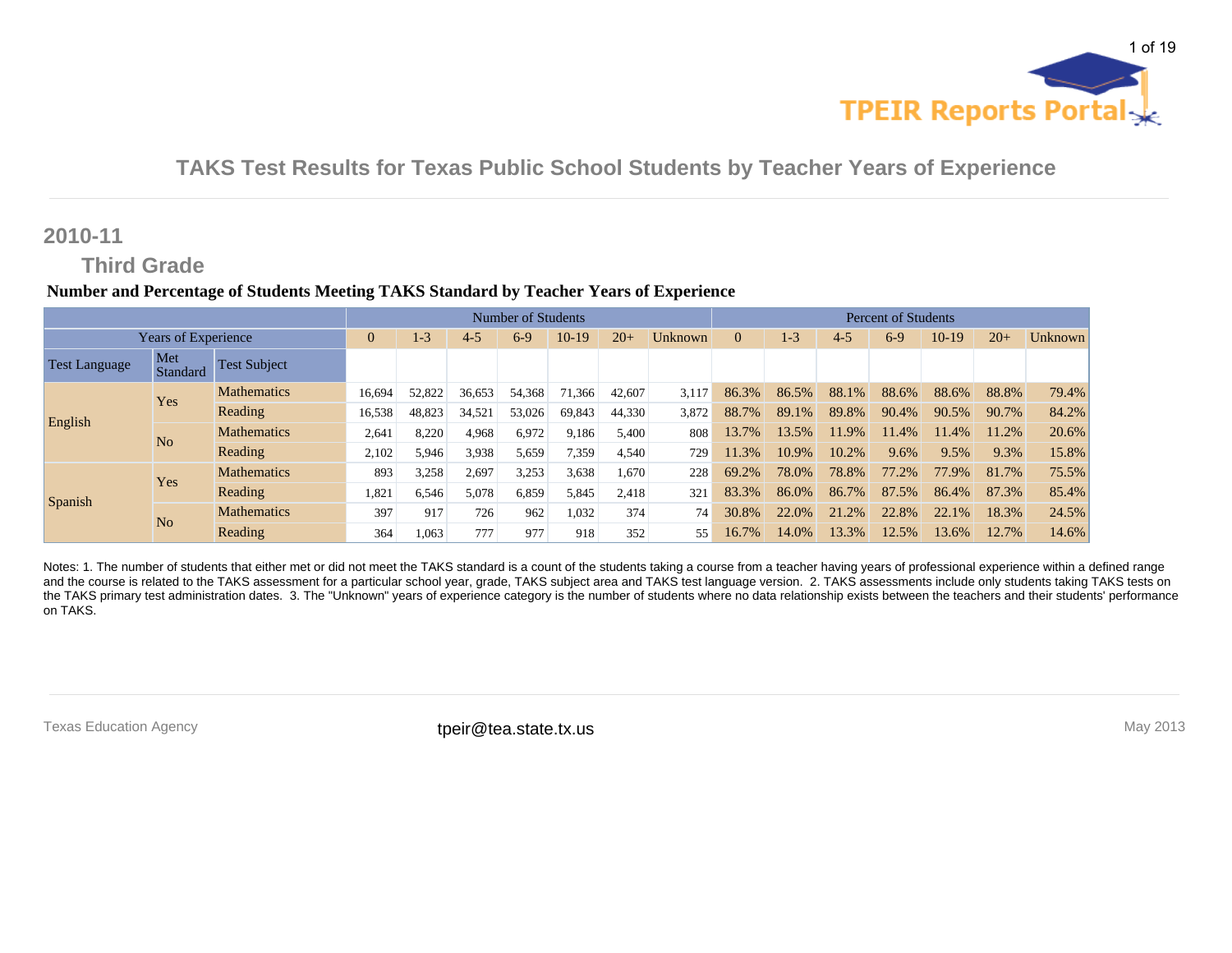

### **2010-11**

### **Third Grade**

#### **Percentage of Students Meeting TAKS Standard by Teacher Years of Experience**



#### **Number of Students by Teacher Years of Experience**

|                            |          |         |         |       | Number of Students                 |        |                |         |
|----------------------------|----------|---------|---------|-------|------------------------------------|--------|----------------|---------|
| <b>Years of Experience</b> | $\Omega$ | $1 - 3$ | $4 - 5$ | $6-9$ | $10-19$ $20+$                      |        | <b>Unknown</b> | Total   |
| <b>Test Subject</b>        |          |         |         |       |                                    |        |                |         |
| <b>Mathematics</b>         |          |         |         |       | 20,625 65,217 45,044 65,555 85,222 | 50.051 | 4.227          | 335,941 |
| Reading                    |          |         |         |       | 20,825 62,378 44,314 66,521 83,965 | 51.640 | 4.977          | 334,620 |

#### **Number of Teachers by Teacher Years of Experience**

|                            |          |         |         | Number of Teachers |         |       |
|----------------------------|----------|---------|---------|--------------------|---------|-------|
| <b>Years of Experience</b> | $\Omega$ | $1 - 3$ | $4 - 5$ | $6-9$              | $10-19$ | $20+$ |
| <b>Test Subject</b>        |          |         |         |                    |         |       |
| <b>Mathematics</b>         | 1.055    | 3.214   | 2.204   | 3,230              | 4.148   | 2,423 |
| Reading                    | 1.076    | 3.171   | 2.200   | 3,301              | 4.154   | 2,547 |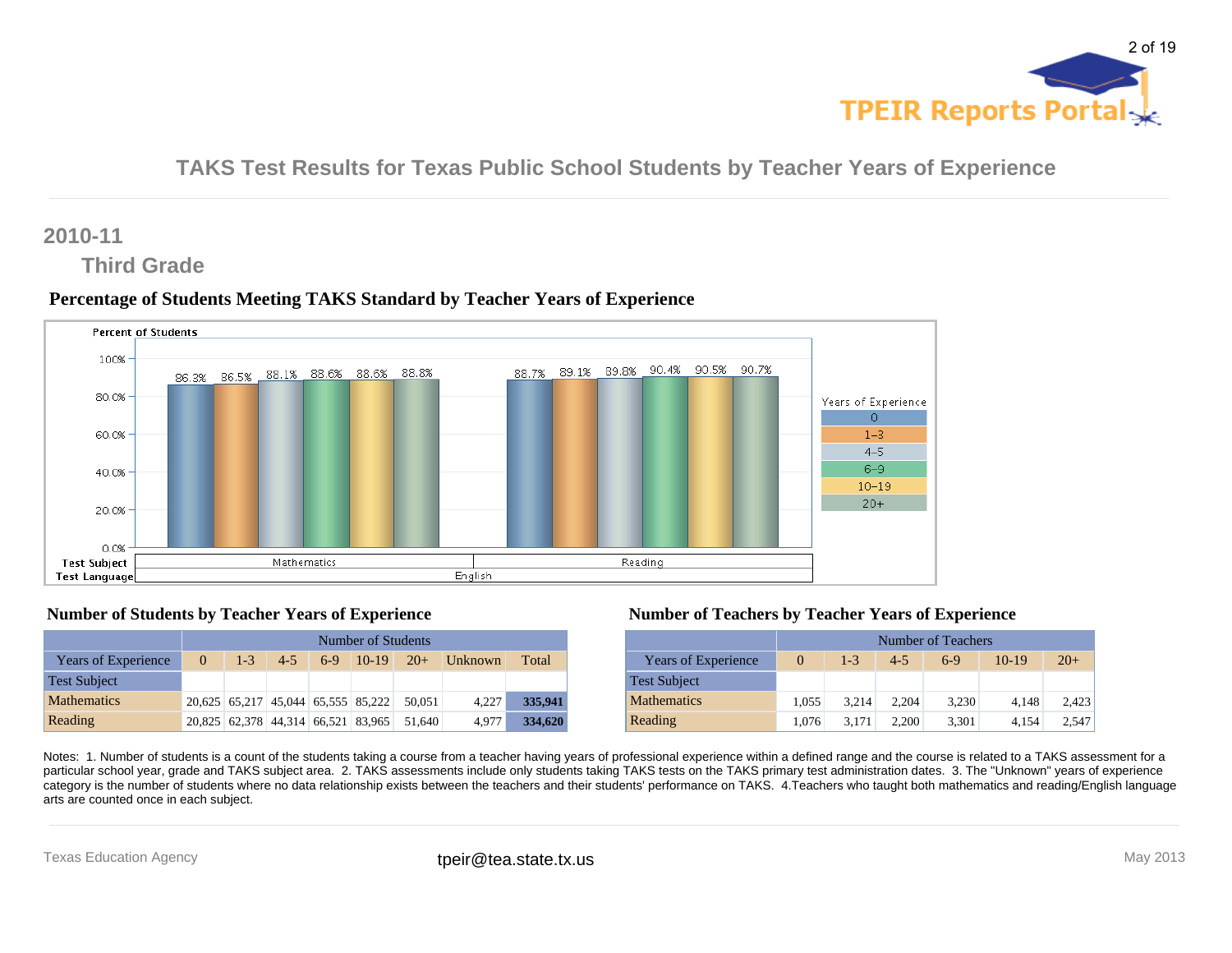

### **2010-11**

### **Fourth Grade**

#### **Number and Percentage of Students Meeting TAKS Standard by Teacher Years of Experience**

|                      |                            |                     |                |        |         | Number of Students |         |        |         | <b>Percent of Students</b> |          |         |       |       |       |         |
|----------------------|----------------------------|---------------------|----------------|--------|---------|--------------------|---------|--------|---------|----------------------------|----------|---------|-------|-------|-------|---------|
|                      | <b>Years of Experience</b> |                     | $\overline{0}$ | $1-3$  | $4 - 5$ | $6-9$              | $10-19$ | $20+$  | Unknown | $\Omega$                   | $1-3$    | $4 - 5$ | $6-9$ | 10-19 | $20+$ | Unknown |
| <b>Test Language</b> | Met<br>Standard            | <b>Test Subject</b> |                |        |         |                    |         |        |         |                            |          |         |       |       |       |         |
|                      | Yes                        | <b>Mathematics</b>  | 18,788         | 55.722 | 37.625  | 58,054             | 72,349  | 42,606 | 3,078   | 87.3%                      | 87.9%    | 88.9%   | 89.8% | 90.2% | 90.0% | 78.2%   |
| English              |                            | Reading             | 16,703         | 50.415 | 35,360  | 50.917             | 70,480  | 41,035 | 3,807   | 84.9%                      | 84.4%    | 85.8%   | 86.3% | 87.8% | 87.2% | 79.6%   |
|                      | N <sub>o</sub>             | <b>Mathematics</b>  | 2,742          | .703   | 4,686   | 6,563              | 7,834   | 4,726  | 857     | 12.7%                      | $12.1\%$ | $1.1\%$ | 10.2% | 9.8%  | 10.0% | 21.8%   |
|                      |                            | Reading             | 2,978          | 9,304  | 5,855   | 8,056              | 9,752   | 6,041  | 976     | 15.1%                      | 15.6%    | 14.2%   | 13.7% | 12.2% | 12.8% | 20.4%   |
|                      | Yes                        | <b>Mathematics</b>  | 429            | .540   | .222    | 1,832              | 1,962   | 715    | 145     | 62.3%                      | 72.0%    | 72.4%   | 77.0% | 77.9% | 79.9% | 70.4%   |
|                      |                            | Reading             | 1,177          | 3,755  | 3,370   | 4,345              | 3,406   | 1,606  | 157     | 81.8%                      | 81.4%    | 83.1%   | 85.3% | 84.9% | 85.4% | 77.7%   |
| Spanish              | N <sub>o</sub>             | <b>Mathematics</b>  | 260            | 600    | 466     | 548                | 555     | 180    | 61      | 37.7%                      | 28.0%    | 27.6%   | 23.0% | 22.1% | 20.1% | 29.6%   |
|                      |                            | Reading             | 261            | 858    | 686     | 749                | 604     | 274    | 45      | 18.2%                      | 18.6%    | 16.9%   | 14.7% | 15.1% | 14.6% | 22.3%   |

Notes: 1. The number of students that either met or did not meet the TAKS standard is a count of the students taking a course from a teacher having years of professional experience within a defined range and the course is related to the TAKS assessment for a particular school year, grade, TAKS subject area and TAKS test language version. 2. TAKS assessments include only students taking TAKS tests on the TAKS primary test administration dates. 3. The "Unknown" years of experience category is the number of students where no data relationship exists between the teachers and their students' performance on TAKS.

Texas Education Agency **their@tea.state.tx.us** their **contained the intervals of the intervals** May 2013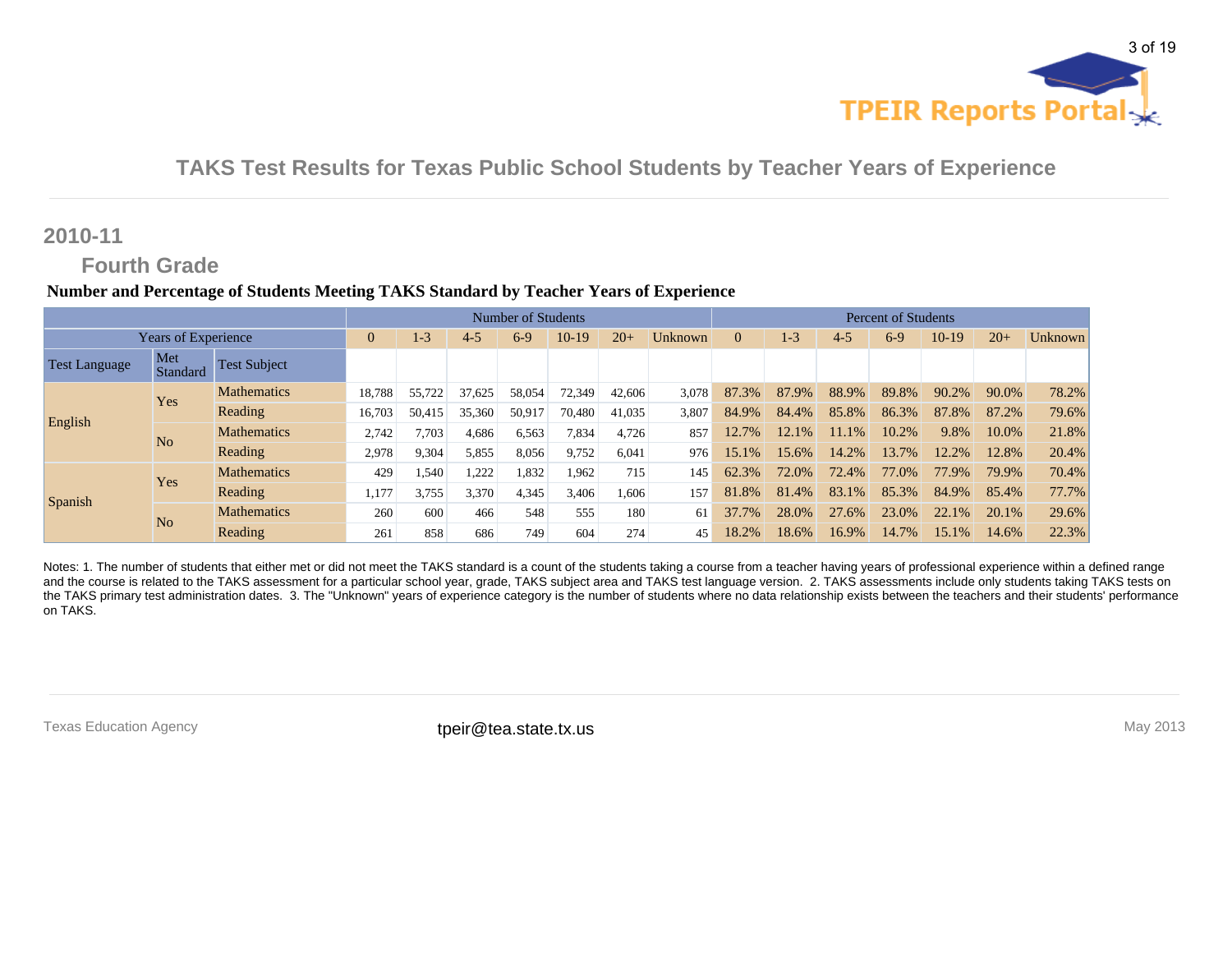

### **2010-11**

### **Fourth Grade**

#### **Percentage of Students Meeting TAKS Standard by Teacher Years of Experience**



#### **Number of Students by Teacher Years of Experience**

|                            |          | Number of Students |         |       |                                    |        |                        |         |  |  |  |  |  |  |  |
|----------------------------|----------|--------------------|---------|-------|------------------------------------|--------|------------------------|---------|--|--|--|--|--|--|--|
| <b>Years of Experience</b> | $\Omega$ | $1 - 3$            | $4 - 5$ | $6-9$ | $10-19$ $20+$                      |        | $\blacksquare$ Unknown | Total   |  |  |  |  |  |  |  |
| <b>Test Subject</b>        |          |                    |         |       |                                    |        |                        |         |  |  |  |  |  |  |  |
| <b>Mathematics</b>         |          |                    |         |       | 22,219 65,565 43,999 66,997 82,700 | 48.227 | 4.141                  | 333,848 |  |  |  |  |  |  |  |
| Reading                    |          |                    |         |       | 21,119 64,332 45,271 64,067 84,242 | 48.956 | 4.985                  | 332,972 |  |  |  |  |  |  |  |

#### **Number of Teachers by Teacher Years of Experience**

|                            |          |         |         | Number of Teachers |         |       |
|----------------------------|----------|---------|---------|--------------------|---------|-------|
| <b>Years of Experience</b> | $\Omega$ | $1 - 3$ | $4 - 5$ | $6-9$              | $10-19$ | $20+$ |
| <b>Test Subject</b>        |          |         |         |                    |         |       |
| <b>Mathematics</b>         | 969      | 2.826   | 1.905   | 2,804              | 3.401   | 1,953 |
| Reading                    | 970      | 2.893   | 1.974   | 2.863              | 3.599   | 2.090 |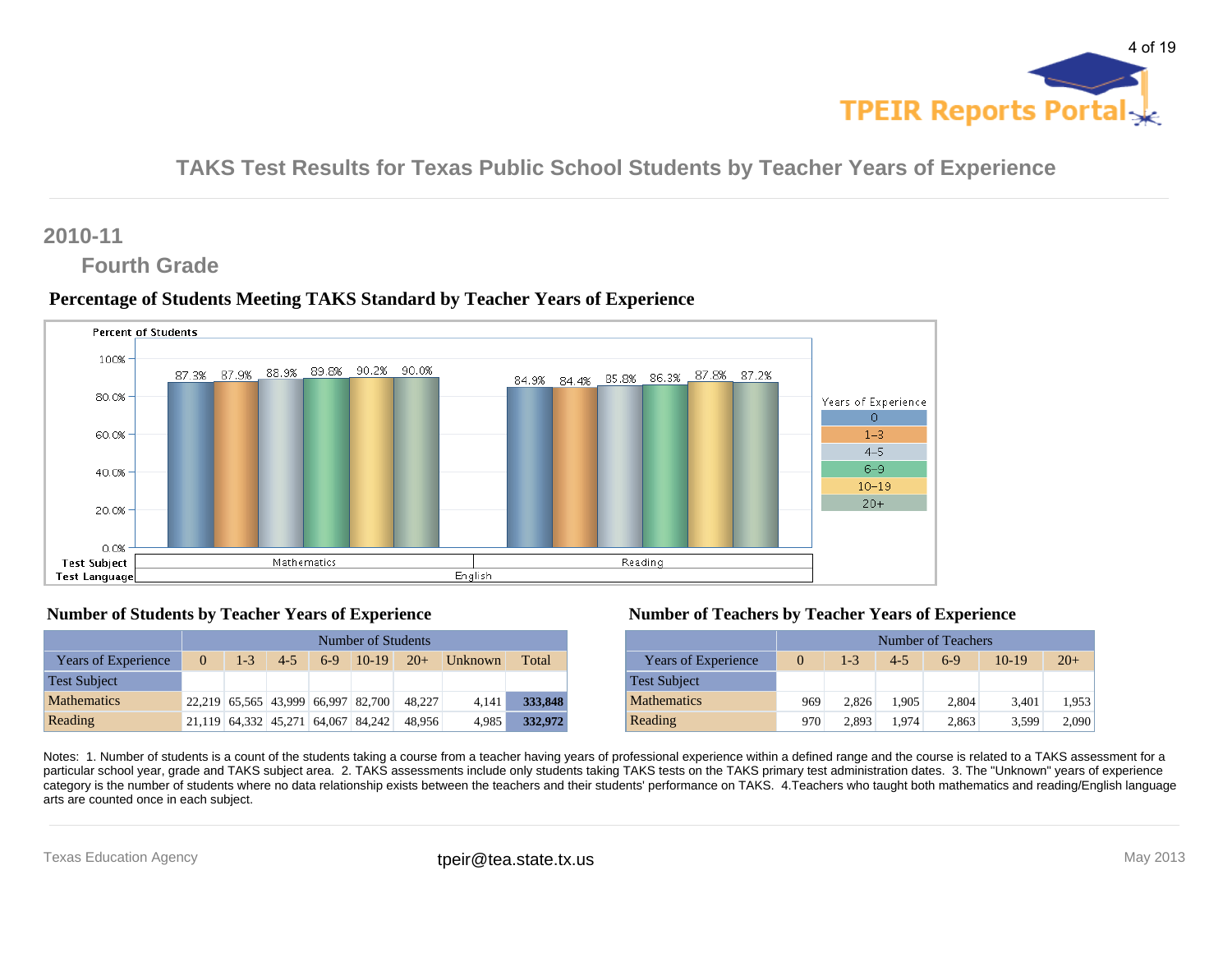

### **2010-11**

### **Fifth Grade**

#### **Number and Percentage of Students Meeting TAKS Standard by Teacher Years of Experience**

|                      |                            |                     |                |        |         | Number of Students |        |        |         | <b>Percent of Students</b> |         |         |       |       |       |         |
|----------------------|----------------------------|---------------------|----------------|--------|---------|--------------------|--------|--------|---------|----------------------------|---------|---------|-------|-------|-------|---------|
|                      | <b>Years of Experience</b> |                     | $\overline{0}$ | $1-3$  | $4 - 5$ | $6-9$              | 10-19  | $20+$  | Unknown | $\Omega$                   | $1 - 3$ | $4 - 5$ | $6-9$ | 10-19 | $20+$ | Unknown |
| <b>Test Language</b> | Met<br>Standard            | <b>Test Subject</b> |                |        |         |                    |        |        |         |                            |         |         |       |       |       |         |
|                      | Yes                        | <b>Mathematics</b>  | 17,770         | 39,955 | 24,422  | 52,923             | 95,444 | 51,836 | 3,510   | 83.3%                      | 83.8%   | 86.6%   | 87.3% | 87.7% | 87.1% | 75.0%   |
| English              |                            | Reading             | 17,835         | 40.066 | 26,016  | 51,953             | 88,468 | 53,973 | 4.463   | 86.2%                      | 85.8%   | 87.2%   | 87.6% | 87.9% | 87.9% | 79.6%   |
|                      | N <sub>o</sub>             | <b>Mathematics</b>  | 3,555          | ,725   | 3,763   | 7,702              | 13,407 | 7,697  | 1,173   | 16.7%                      | 16.2%   | 13.4%   | 12.7% | 12.3% | 12.9% | 25.0%   |
|                      |                            | Reading             | 2,857          | 6,638  | 3,803   | 7,324              | 12,144 | 7,425  | 1,146   | 13.8%                      | 14.2%   | 12.8%   | 12.4% | 12.1% | 12.1% | 20.4%   |
|                      | Yes                        | <b>Mathematics</b>  | 115            | 208    | 124     | 235                | 480    | 140    | 28      | 41.5%                      | 48.7%   | 56.4%   | 52.5% | 52.2% | 44.4% | 57.1%   |
|                      |                            | Reading             | 584            | 1,102  | 983     | 1,220              | 1,993  | 856    | 70      | 74.0%                      | 75.1%   | 80.6%   | 75.0% | 77.1% | 78.1% | 76.1%   |
| Spanish              | N <sub>o</sub>             | <b>Mathematics</b>  | 162            | 219    | 96      | 213                | 440    | 175    | 21      | 58.5%                      | 51.3%   | 43.6%   | 47.5% | 47.8% | 55.6% | 42.9%   |
|                      |                            | Reading             | 205            | 365    | 237     | 406                | 593    | 240    | 22      | 26.0%                      | 24.9%   | 19.4%   | 25.0% | 22.9% | 21.9% | 23.9%   |

Notes: 1. The number of students that either met or did not meet the TAKS standard is a count of the students taking a course from a teacher having years of professional experience within a defined range and the course is related to the TAKS assessment for a particular school year, grade, TAKS subject area and TAKS test language version. 2. TAKS assessments include only students taking TAKS tests on the TAKS primary test administration dates. 3. The "Unknown" years of experience category is the number of students where no data relationship exists between the teachers and their students' performance on TAKS.

Texas Education Agency **their@tea.state.tx.us** their **contained the intervals of the intervals** May 2013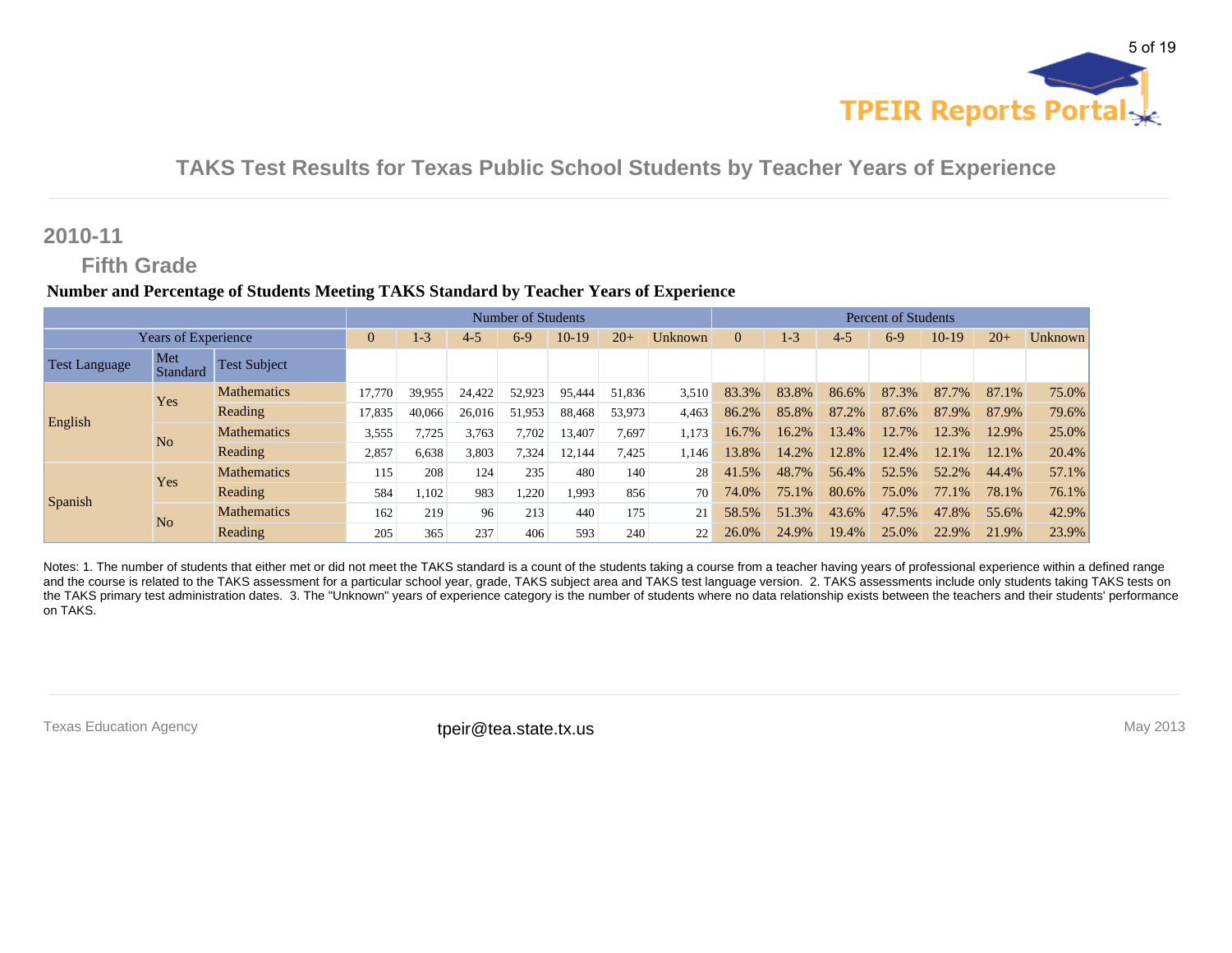

### **2010-11**

### **Fifth Grade**

#### **Percentage of Students Meeting TAKS Standard by Teacher Years of Experience**



#### **Number of Students by Teacher Years of Experience**

|                            |          | Number of Students |         |       |                                     |        |                |         |  |  |  |  |  |  |  |
|----------------------------|----------|--------------------|---------|-------|-------------------------------------|--------|----------------|---------|--|--|--|--|--|--|--|
| <b>Years of Experience</b> | $\Omega$ | $1 - 3$            | $4 - 5$ | $6-9$ | $10-19$ $20+$                       |        | <b>Unknown</b> | Total   |  |  |  |  |  |  |  |
| <b>Test Subject</b>        |          |                    |         |       |                                     |        |                |         |  |  |  |  |  |  |  |
| <b>Mathematics</b>         |          |                    |         |       | 21,602 48,107 28,405 61,073 109,771 | 59.848 | 4.732          | 333,538 |  |  |  |  |  |  |  |
| Reading                    |          |                    |         |       | 21,481 48,171 31,039 60,903 103,198 | 62.494 | 5.701          | 332,987 |  |  |  |  |  |  |  |

#### **Number of Teachers by Teacher Years of Experience**

|                            |          |         |         | Number of Teachers |         |       |
|----------------------------|----------|---------|---------|--------------------|---------|-------|
| <b>Years of Experience</b> | $\Omega$ | $1 - 3$ | $4 - 5$ | $6-9$              | $10-19$ | $20+$ |
| <b>Test Subject</b>        |          |         |         |                    |         |       |
| <b>Mathematics</b>         | 717      | 1.429   | 872     | 1.867              | 3.234   | 1,768 |
| Reading                    | 757      | 1.551   | 979     | 1.997              | 3.379   | 2,001 |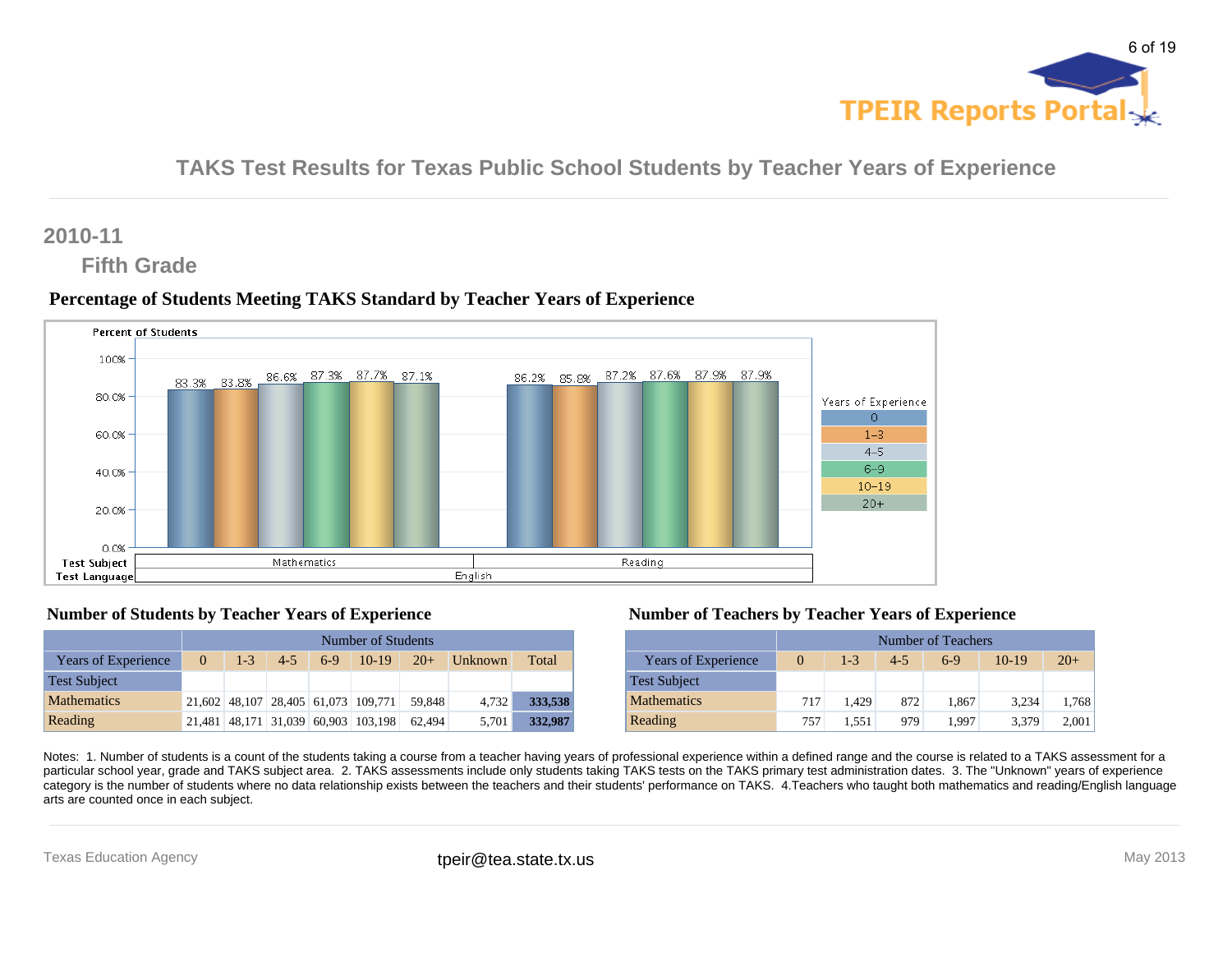

### **2010-11**

### **Sixth Grade**

#### **Number and Percentage of Students Meeting TAKS Standard by Teacher Years of Experience**

|                            |                 |                     |        |        |         | <b>Number of Students</b> |         |        |         |          |         |         | <b>Percent of Students</b> |          |       |         |
|----------------------------|-----------------|---------------------|--------|--------|---------|---------------------------|---------|--------|---------|----------|---------|---------|----------------------------|----------|-------|---------|
| <b>Years of Experience</b> |                 |                     |        | 1-3    | $4 - 5$ | $6-9$                     | $10-19$ | $20+$  | Unknown | $\Omega$ | $1 - 3$ | $4 - 5$ | $6-9$                      | 10-19    | $20+$ | Unknown |
| Test Language              | Met<br>Standard | <b>Test Subject</b> |        |        |         |                           |         |        |         |          |         |         |                            |          |       |         |
|                            | Yes             | <b>Mathematics</b>  | 19.779 | 54,845 | 29.425  | 42,632                    | 68.472  | 43.927 | 9.445   | 81.4%    | 81.7%   | 83.3%   | 84.3%                      | 84.3%    | 84.3% | 86.0%   |
| English                    |                 | Reading             | 17.787 | 43.170 | 28.240  | 44,361                    | 78,478  | 56.104 | 4.396   | 83.7%    | 83.3%   | 84.9%   | 85.4%                      | 85.4%    | 85.5% | 74.0%   |
|                            | N <sub>o</sub>  | <b>Mathematics</b>  | 4,518  | 2.261  | 5,880   | 7,947                     | 12,706  | 8,201  | 1,537   | 18.6%    | 18.3%   | 16.7%   | 15.7%                      | $15.7\%$ | 15.7% | 14.0%   |
|                            |                 | Reading             | 3,463  | 8.641  | 5,027   | 7,602                     | 13,402  | 9,478  | l.542   | 16.3%    | 16.7%   | 15.1%   | 14.6%                      | 14.6%    | 14.5% | 26.0%   |

Notes: 1. The number of students that either met or did not meet the TAKS standard is a count of the students taking a course from a teacher having years of professional experience within a defined range and the course is related to the TAKS assessment for a particular school year, grade, TAKS subject area and TAKS test language version. 2. TAKS assessments include only students taking TAKS tests on the TAKS primary test administration dates. 3. The "Unknown" years of experience category is the number of students where no data relationship exists between the teachers and their students' performance on TAKS.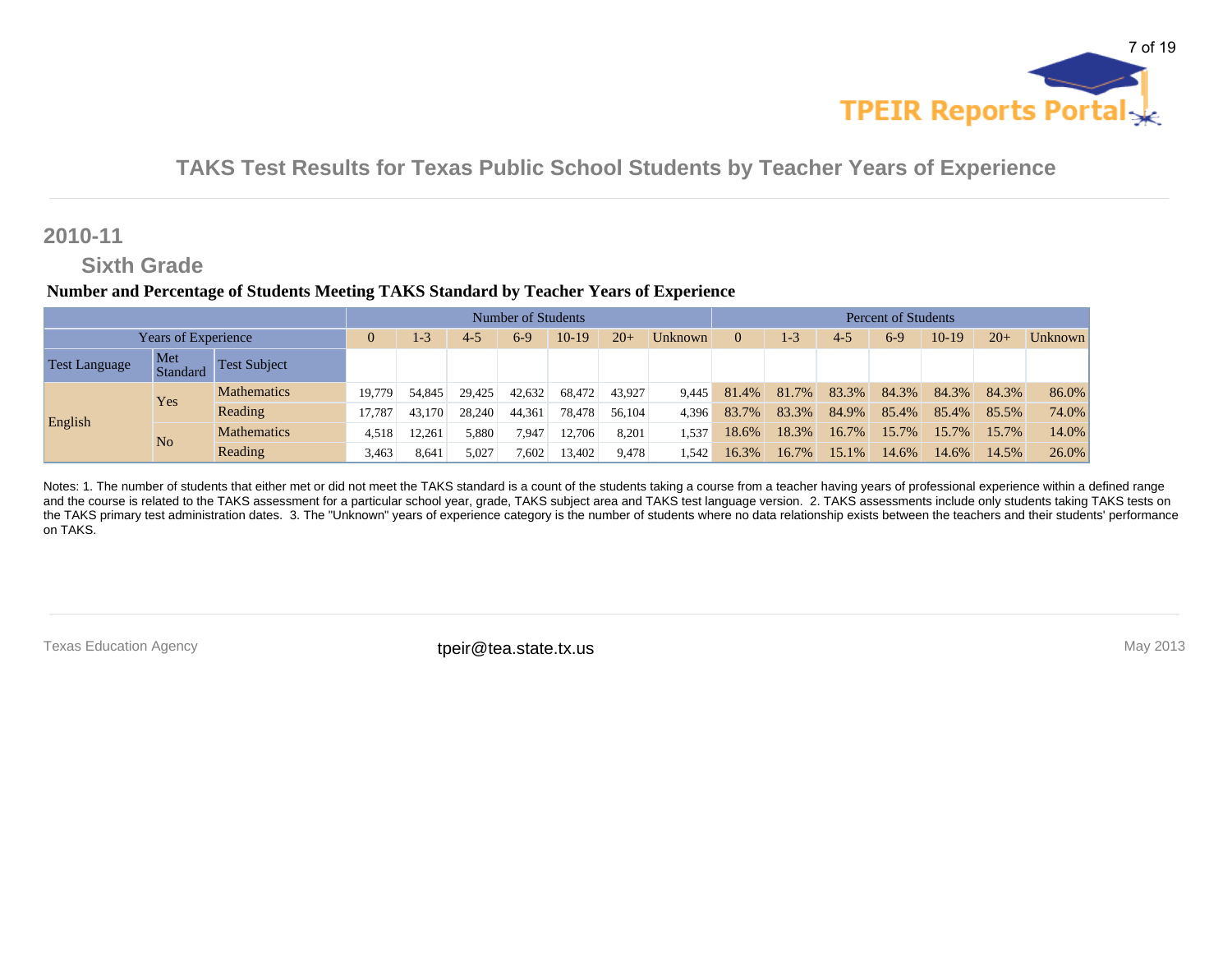

### **2010-11**

### **Sixth Grade**

#### **Percentage of Students Meeting TAKS Standard by Teacher Years of Experience**



#### **Number of Students by Teacher Years of Experience**

|                            |          |         |         |       | Number of Students                 |        |                |         |
|----------------------------|----------|---------|---------|-------|------------------------------------|--------|----------------|---------|
| <b>Years of Experience</b> | $\Omega$ | $1 - 3$ | $4 - 5$ | $6-9$ | $10-19$ $20+$                      |        | <b>Unknown</b> | Total   |
| <b>Test Subject</b>        |          |         |         |       |                                    |        |                |         |
| <b>Mathematics</b>         |          |         |         |       | 24,297 67,106 35,305 50,579 81,178 | 52.128 | 10,982         | 321,575 |
| Reading                    |          |         |         |       | 21,250 51,811 33,267 51,963 91,880 | 65.582 | 5.938          | 321,691 |

#### **Number of Teachers by Teacher Years of Experience**

|                            |          |         |         | Number of Teachers |         |       |
|----------------------------|----------|---------|---------|--------------------|---------|-------|
| <b>Years of Experience</b> | $\Omega$ | $1 - 3$ | $4 - 5$ | $6-9$              | $10-19$ | $20+$ |
| <b>Test Subject</b>        |          |         |         |                    |         |       |
| <b>Mathematics</b>         | 457      | 1.211   | 618     | 896                | 1.475   | 951   |
| Reading                    | 506      | 1.171   | 701     | 1.122              | 1.988   | 1.443 |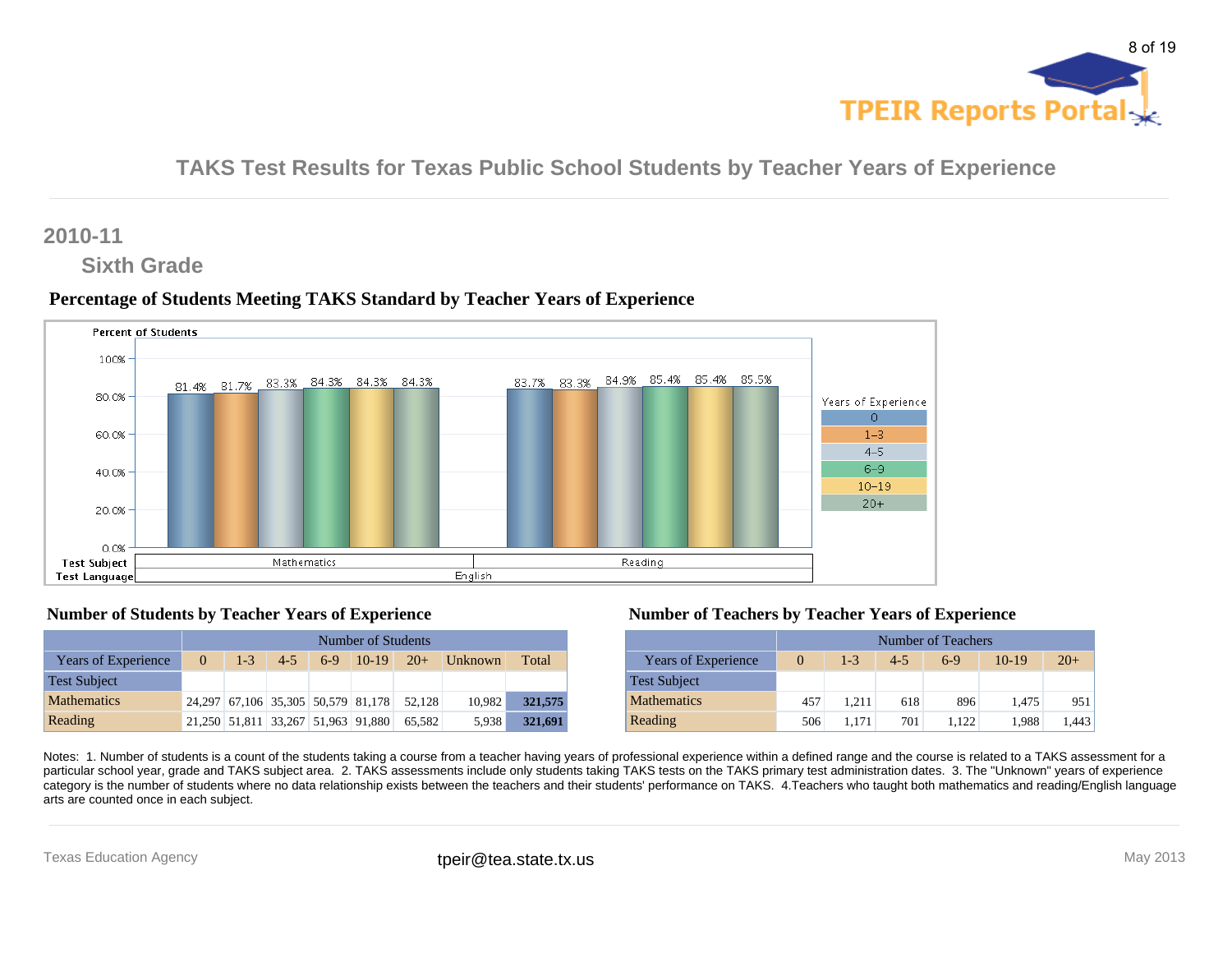

### **2010-11**

## **Seventh Grade**

#### **Number and Percentage of Students Meeting TAKS Standard by Teacher Years of Experience**

|                            |                 |                     |         | <b>Number of Students</b> |         |        |         |          |         |         | <b>Percent of Students</b> |       |       |          |       |       |  |
|----------------------------|-----------------|---------------------|---------|---------------------------|---------|--------|---------|----------|---------|---------|----------------------------|-------|-------|----------|-------|-------|--|
| <b>Years of Experience</b> |                 | 1-3                 | $4 - 5$ | $6-9$                     | $10-19$ | $20+$  | Unknown | $\Omega$ | $1 - 3$ | $4 - 5$ | $6-9$                      | 10-19 | $20+$ | Unknown  |       |       |  |
| <b>Test Language</b>       | Met<br>Standard | <b>Test Subject</b> |         |                           |         |        |         |          |         |         |                            |       |       |          |       |       |  |
|                            | Yes             | <b>Mathematics</b>  | 21.841  | 58.634                    | 35.028  | 40.415 | 52,775  | 30,502   | 20,026  | 77.0%   | 78.9%                      | 80.8% | 81.9% | 83.1%    | 83.5% | 91.5% |  |
| English                    |                 | Reading             | 19.519  | 54.896                    | 31.845  | 50.029 | 72,314  | 42.213   | 3.742   | 86.6%   | 84.9%                      | 86.3% | 87.0% | 87.6%    | 87.3% | 71.8% |  |
|                            | N <sub>o</sub>  | <b>Mathematics</b>  | 6,533   | 5.727                     | 8,322   | 8,914  | 10,748  | 6,033    | 1,865   | 23.0%   | 21.1%                      | 19.2% | 18.1% | 16.9%    | 16.5% | 8.5%  |  |
|                            |                 | Reading             | 3,009   | 9.729                     | 5,045   | 7,474  | 10,263  | 6,127    | l.473   | 13.4%   | 15.1%                      | 13.7% | 13.0% | $12.4\%$ | 12.7% | 28.2% |  |

Notes: 1. The number of students that either met or did not meet the TAKS standard is a count of the students taking a course from a teacher having years of professional experience within a defined range and the course is related to the TAKS assessment for a particular school year, grade, TAKS subject area and TAKS test language version. 2. TAKS assessments include only students taking TAKS tests on the TAKS primary test administration dates. 3. The "Unknown" years of experience category is the number of students where no data relationship exists between the teachers and their students' performance on TAKS.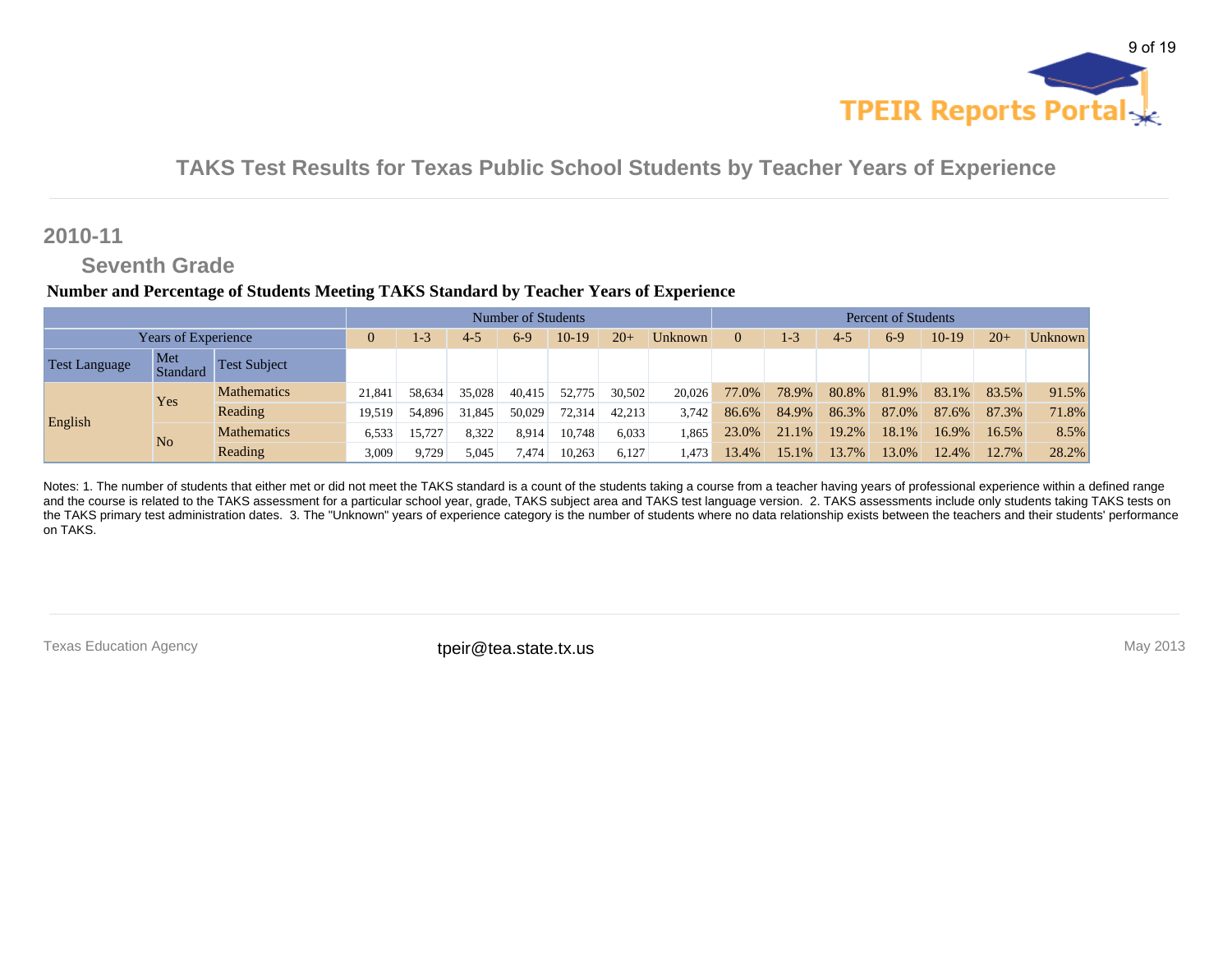

### **2010-11**

### **Seventh Grade**

#### **Percentage of Students Meeting TAKS Standard by Teacher Years of Experience**



#### **Number of Students by Teacher Years of Experience**

|                            |          | Number of Students |         |                                    |                                    |        |                |         |  |  |  |  |  |  |  |
|----------------------------|----------|--------------------|---------|------------------------------------|------------------------------------|--------|----------------|---------|--|--|--|--|--|--|--|
| <b>Years of Experience</b> | $\Omega$ | $1 - 3$            | $4 - 5$ | $6-9$                              | $10-19$ $20+$                      |        | <b>Unknown</b> | Total   |  |  |  |  |  |  |  |
| <b>Test Subject</b>        |          |                    |         |                                    |                                    |        |                |         |  |  |  |  |  |  |  |
| <b>Mathematics</b>         |          |                    |         |                                    | 28,374 74,361 43,350 49,329 63,523 | 36.535 | 21,891         | 317,363 |  |  |  |  |  |  |  |
| Reading                    |          |                    |         | 22,528 64,625 36,890 57,503 82,577 |                                    | 48.340 | 5.215          | 317,678 |  |  |  |  |  |  |  |

#### **Number of Teachers by Teacher Years of Experience**

|                            |                                                             |       |     | Number of Teachers |       |       |  |  |  |  |  |
|----------------------------|-------------------------------------------------------------|-------|-----|--------------------|-------|-------|--|--|--|--|--|
| <b>Years of Experience</b> | $20+$<br>$1 - 3$<br>$10-19$<br>$4 - 5$<br>$\Omega$<br>$6-9$ |       |     |                    |       |       |  |  |  |  |  |
| <b>Test Subject</b>        |                                                             |       |     |                    |       |       |  |  |  |  |  |
| <b>Mathematics</b>         | 485                                                         | 1.234 | 676 | 819                | 1.059 | 634   |  |  |  |  |  |
| Reading                    | 464                                                         | 1.185 | 714 | 1.105              | 1.721 | 1.112 |  |  |  |  |  |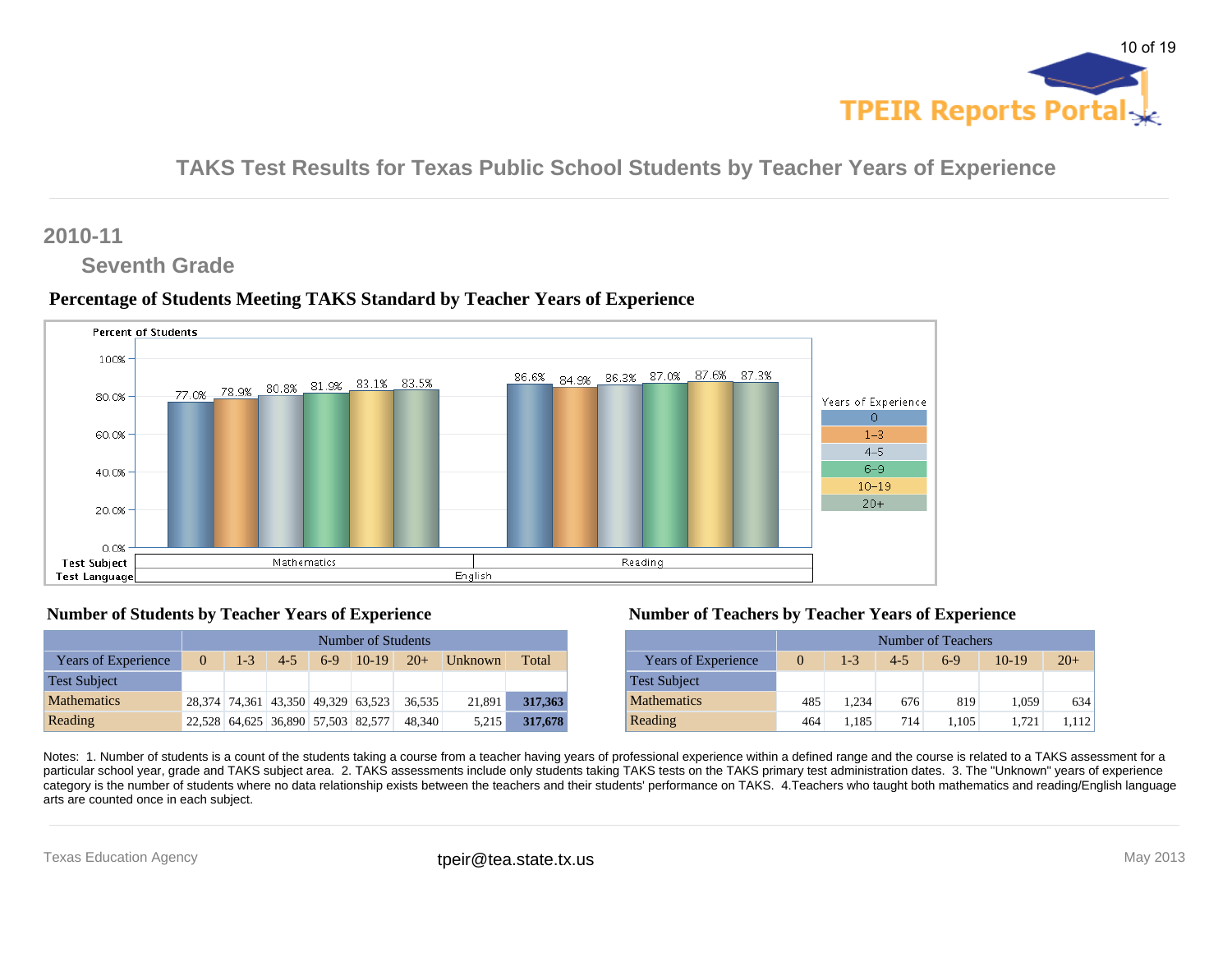

### **2010-11**

## **Eighth Grade**

#### **Number and Percentage of Students Meeting TAKS Standard by Teacher Years of Experience**

|                            |                 |                     |         | Number of Students |         |        |         |          |         |         | <b>Percent of Students</b> |       |       |         |       |       |  |
|----------------------------|-----------------|---------------------|---------|--------------------|---------|--------|---------|----------|---------|---------|----------------------------|-------|-------|---------|-------|-------|--|
| <b>Years of Experience</b> |                 | 1-3                 | $4 - 5$ | $6-9$              | $10-19$ | $20+$  | Unknown | $\Omega$ | $1 - 3$ | $4 - 5$ | $6-9$                      | 10-19 | $20+$ | Unknown |       |       |  |
| <b>Test Language</b>       | Met<br>Standard | <b>Test Subject</b> |         |                    |         |        |         |          |         |         |                            |       |       |         |       |       |  |
|                            | Yes             | <b>Mathematics</b>  | 12.461  | 40,079             | 26.255  | 32,397 | 40.130  | 20.186   | 83.494  | 73.2%   | 73.5%                      | 75.3% | 75.4% | 77.0%   | 76.6% | 96.3% |  |
| English                    |                 | Reading             | 18.405  | 46.129             | 32.503  | 48,866 | 78,918  | 49,857   | 8,751   | 89.6%   | 88.6%                      | 89.8% | 89.9% | 90.5%   | 90.0% | 87.7% |  |
|                            | N <sub>o</sub>  | <b>Mathematics</b>  | 4,553   | 14.472             | 8,598   | 10,557 | 12,008  | 6,162    | 3.176   | 26.8%   | 26.5%                      | 24.7% | 24.6% | 23.0%   | 23.4% | 3.7%  |  |
|                            |                 | Reading             | 2,135   | 5.928              | 3,707   | 5,500  | 8,327   | 5,515    | .229    | 10.4%   | 11.4%                      | 10.2% | 10.1% | 9.5%    | 10.0% | 12.3% |  |

Notes: 1. The number of students that either met or did not meet the TAKS standard is a count of the students taking a course from a teacher having years of professional experience within a defined range and the course is related to the TAKS assessment for a particular school year, grade, TAKS subject area and TAKS test language version. 2. TAKS assessments include only students taking TAKS tests on the TAKS primary test administration dates. 3. The "Unknown" years of experience category is the number of students where no data relationship exists between the teachers and their students' performance on TAKS.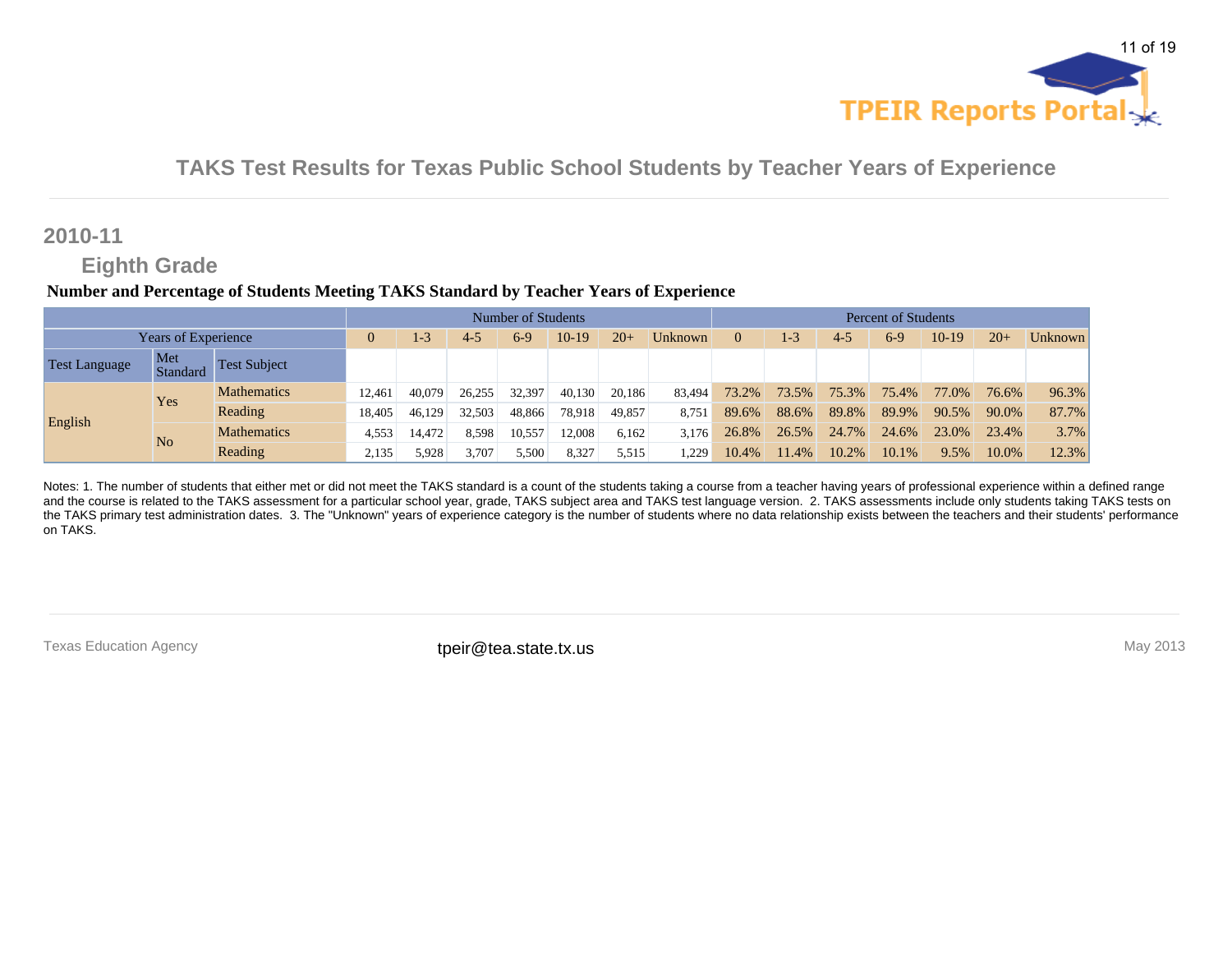

### **2010-11**

### **Eighth Grade**

#### **Percentage of Students Meeting TAKS Standard by Teacher Years of Experience**



#### **Number of Students by Teacher Years of Experience**

|                            |          | Number of Students |         |       |                                    |        |                |         |  |  |  |  |  |  |  |
|----------------------------|----------|--------------------|---------|-------|------------------------------------|--------|----------------|---------|--|--|--|--|--|--|--|
| <b>Years of Experience</b> | $\Omega$ | $1 - 3$            | $4 - 5$ | $6-9$ | $10-19$ 20+                        |        | <b>Unknown</b> | Total   |  |  |  |  |  |  |  |
| <b>Test Subject</b>        |          |                    |         |       |                                    |        |                |         |  |  |  |  |  |  |  |
| <b>Mathematics</b>         |          |                    |         |       | 17,014 54,551 34,853 42,954 52,138 | 26.348 | 86,670         | 314,528 |  |  |  |  |  |  |  |
| Reading                    |          |                    |         |       | 20,540 52,057 36,210 54,366 87,245 | 55.372 | 9.980          | 315,770 |  |  |  |  |  |  |  |

#### **Number of Teachers by Teacher Years of Experience**

|                            |                                                             |       |     | Number of Teachers |       |       |  |  |  |  |  |
|----------------------------|-------------------------------------------------------------|-------|-----|--------------------|-------|-------|--|--|--|--|--|
| <b>Years of Experience</b> | $20+$<br>$1 - 3$<br>$10-19$<br>$4 - 5$<br>$6-9$<br>$\Omega$ |       |     |                    |       |       |  |  |  |  |  |
| <b>Test Subject</b>        |                                                             |       |     |                    |       |       |  |  |  |  |  |
| <b>Mathematics</b>         | 362                                                         | 1.034 | 631 | 818                | 1,059 | 622   |  |  |  |  |  |
| Reading                    | 434                                                         | 1.000 | 642 | 1.002              | 1.673 | 1.123 |  |  |  |  |  |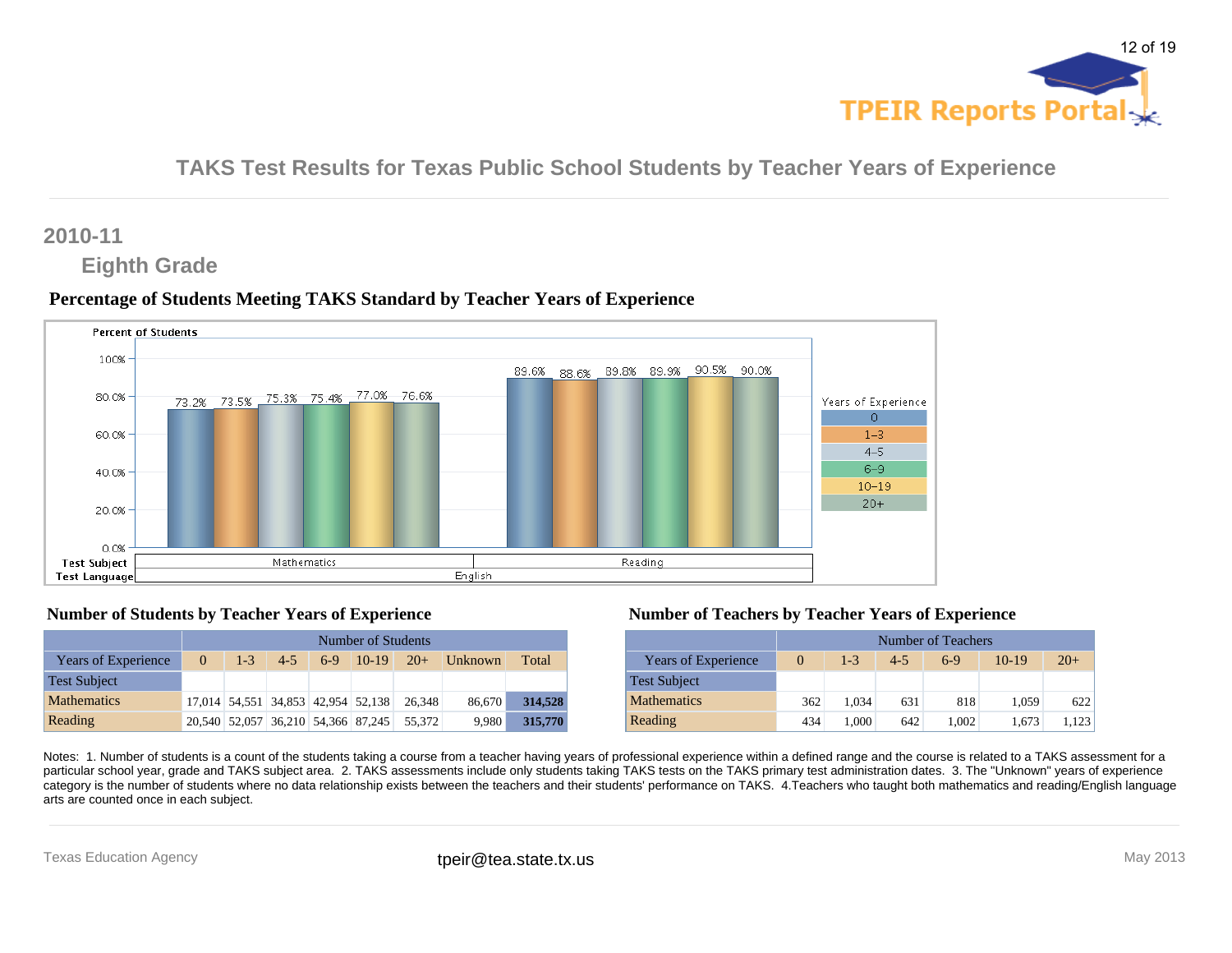

### **2010-11**

### **Ninth Grade**

#### **Number and Percentage of Students Meeting TAKS Standard by Teacher Years of Experience**

|                            |                 |                     |         |        |         | Number of Students |         |          |         | <b>Percent of Students</b> |       |       |       |         |       |       |
|----------------------------|-----------------|---------------------|---------|--------|---------|--------------------|---------|----------|---------|----------------------------|-------|-------|-------|---------|-------|-------|
| <b>Years of Experience</b> |                 | $-3$                | $4 - 5$ | $6-9$  | $10-19$ | $20+$              | Unknown | $\Omega$ | $1 - 3$ | $4 - 5$                    | $6-9$ | 10-19 | $20+$ | Unknown |       |       |
| <b>Test Language</b>       | Met<br>Standard | <b>Test Subject</b> |         |        |         |                    |         |          |         |                            |       |       |       |         |       |       |
|                            | Yes             | <b>Mathematics</b>  | 18.553  | 39.039 | 18.939  | 23.227             | 33.189  | 19.960   | 80.997  | 60.7%                      | 63.2% | 65.9% | 68.0% | 67.5%   | 67.4% | 90.9% |
| English                    |                 | Reading             | 25,395  | 66.126 | 33,866  | 50,647             | 66,473  | 35,198   | 15,940  | 89.3%                      | 89.0% | 91.0% | 91.2% | 91.6%   | 91.4% | 73.3% |
|                            | N <sub>o</sub>  | <b>Mathematics</b>  | 12,034  | 22.742 | 9,805   | 10,920             | 15,986  | 9,643    | 8,097   | 39.3%                      | 36.8% | 34.1% | 32.0% | 32.5%   | 32.6% | 9.1%  |
|                            |                 | Reading             | 3,040   | 8,162  | 3,345   | 4,891              | 6,108   | 3,300    | 5,809   | 10.7%                      | 1.0%  | 9.0%  | 8.8%  | 8.4%    | 8.6%  | 26.7% |

Notes: 1. The number of students that either met or did not meet the TAKS standard is a count of the students taking a course from a teacher having years of professional experience within a defined range and the course is related to the TAKS assessment for a particular school year, grade, TAKS subject area and TAKS test language version. 2. TAKS assessments include only students taking TAKS tests on the TAKS primary test administration dates. 3. The "Unknown" years of experience category is the number of students where no data relationship exists between the teachers and their students' performance on TAKS.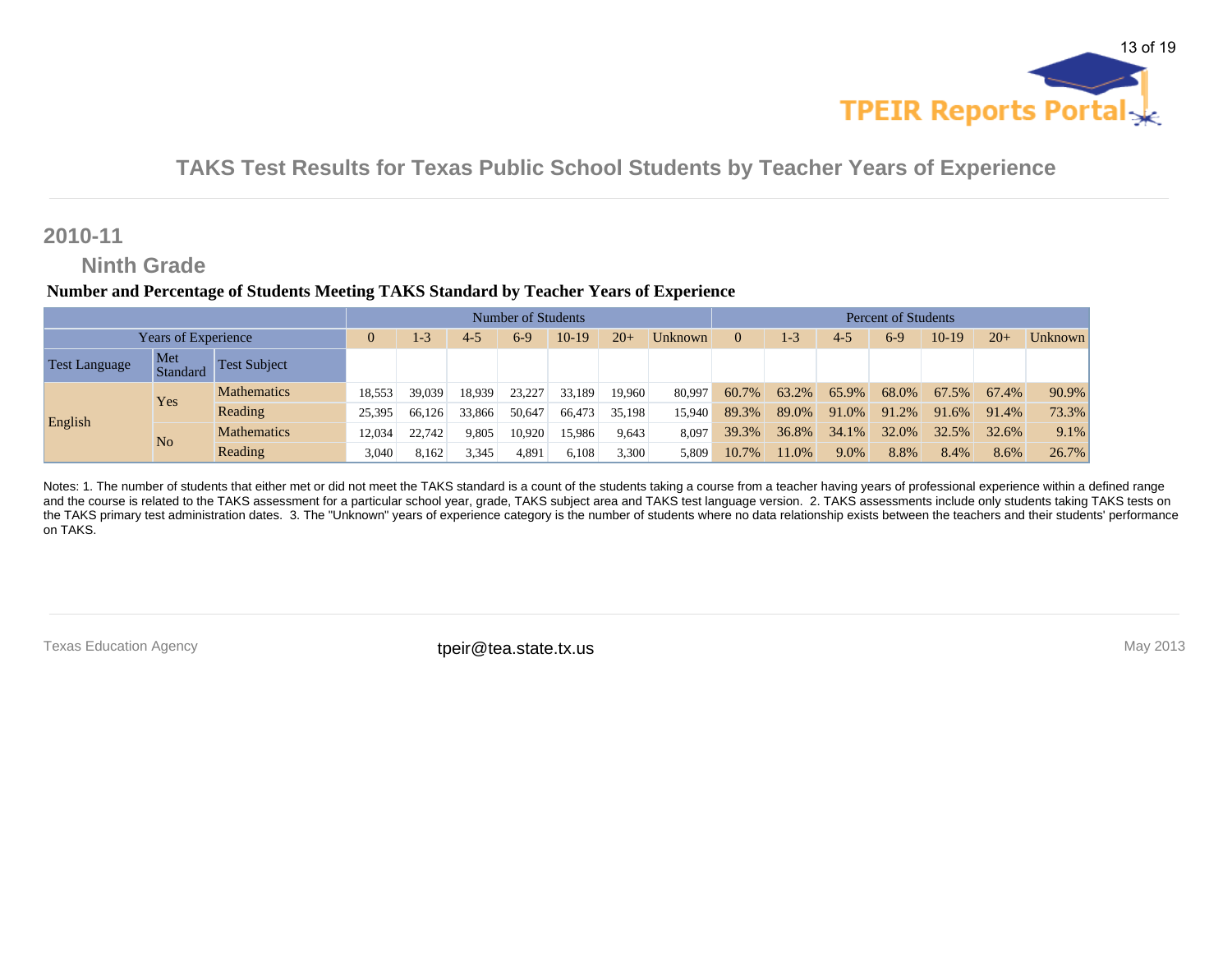

### **2010-11**

### **Ninth Grade**

#### **Percentage of Students Meeting TAKS Standard by Teacher Years of Experience**



#### **Number of Students by Teacher Years of Experience**

|                            |          | Number of Students |         |                                    |                                    |        |                        |         |  |  |  |  |  |  |  |
|----------------------------|----------|--------------------|---------|------------------------------------|------------------------------------|--------|------------------------|---------|--|--|--|--|--|--|--|
| <b>Years of Experience</b> | $\Omega$ | $1 - 3$            | $4 - 5$ | $6-9$                              | $10-19$ $20+$                      |        | $\blacksquare$ Unknown | Total   |  |  |  |  |  |  |  |
| <b>Test Subject</b>        |          |                    |         |                                    |                                    |        |                        |         |  |  |  |  |  |  |  |
| <b>Mathematics</b>         |          |                    |         |                                    | 30,587 61,781 28,744 34,147 49,175 | 29.603 | 89,094                 | 323,131 |  |  |  |  |  |  |  |
| Reading                    |          |                    |         | 28,435 74,288 37,211 55,538 72,581 |                                    | 38.498 | 21.749                 | 328,300 |  |  |  |  |  |  |  |

#### **Number of Teachers by Teacher Years of Experience**

|                            |                                                             |       |     | Number of Teachers |       |     |  |  |  |  |  |  |
|----------------------------|-------------------------------------------------------------|-------|-----|--------------------|-------|-----|--|--|--|--|--|--|
| <b>Years of Experience</b> | $20+$<br>$1 - 3$<br>$10-19$<br>$4 - 5$<br>$6-9$<br>$\Omega$ |       |     |                    |       |     |  |  |  |  |  |  |
| <b>Test Subject</b>        |                                                             |       |     |                    |       |     |  |  |  |  |  |  |
| <b>Mathematics</b>         | 600                                                         | 1.153 | 549 | 694                | 1,079 | 731 |  |  |  |  |  |  |
| Reading                    | 459                                                         | 1.085 | 559 | 799                | 1.159 | 754 |  |  |  |  |  |  |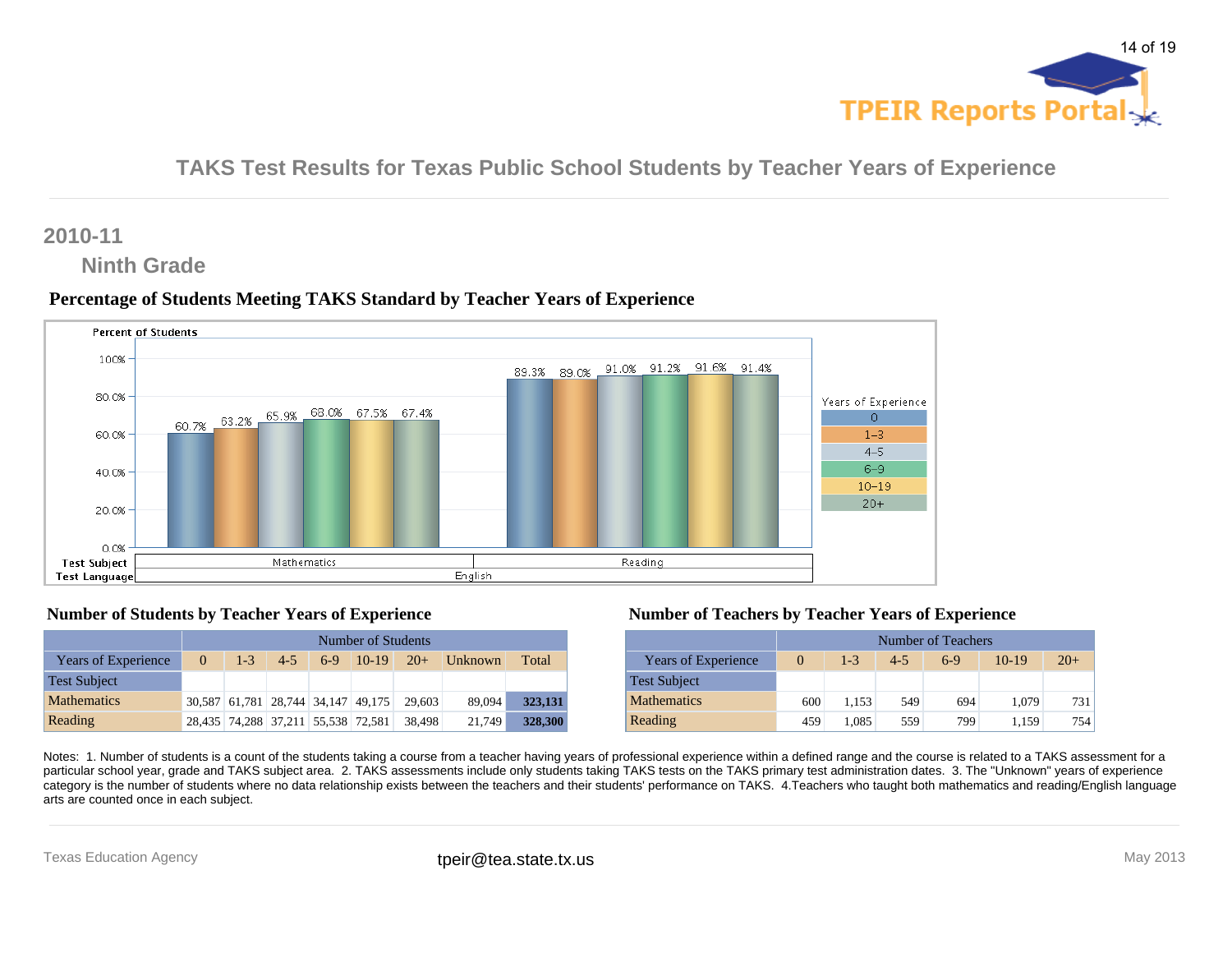

### **2010-11**

## **Tenth Grade**

#### **Number and Percentage of Students Meeting TAKS Standard by Teacher Years of Experience**

|                      |                     |                                 |          |         |         | Number of Students |         |        |                | <b>Percent of Students</b> |         |         |        |       |       |         |
|----------------------|---------------------|---------------------------------|----------|---------|---------|--------------------|---------|--------|----------------|----------------------------|---------|---------|--------|-------|-------|---------|
|                      | Years of Experience |                                 | $\Omega$ | $1 - 3$ | $4 - 5$ | $6-9$              | $10-19$ | $20+$  | <b>Unknown</b> | $\Omega$                   | $1 - 3$ | $4 - 5$ | $6-9$  | 10-19 | $20+$ | Unknown |
| <b>Test Language</b> | Met<br>Standard     | <b>Test Subject</b>             |          |         |         |                    |         |        |                |                            |         |         |        |       |       |         |
|                      |                     | <b>Mathematics</b>              | 15,001   | 775     | 15.700  | 19,229             | 35,306  | 23.864 | 78.341         | 65.6%                      | 67.5%   | 71.2%   | 70.7%  | 72.2% | 72.1% | 88.5%   |
| English              | Yes                 | <b>English Language</b><br>Arts | 19,797   | 51.456  | 32.398  | 46,071             | 65,083  | 41.892 | 13.107         | 90.2%                      | 91.1%   | 91.6%   | 92.9%  | 92.9% | 93.2% | 75.2%   |
|                      |                     | <b>Mathematics</b>              | 7,882    | 5.278   | 6,336   | 7.980              | 13,572  | 9,212  | 10.211         | 34.4%                      | 32.5%   | 28.8%   | 29.3%  | 27.8% | 27.9% | 11.5%   |
|                      | N <sub>o</sub>      | <b>English Language</b><br>Arts | 2,162    | 5,023   | 2.988   | 3,498              | 4,962   | 3,078  | 4,326          | 9.8%                       | 8.9%    | 8.4%    | $.1\%$ | 7.1%  | 6.8%  | 24.8%   |

Notes: 1. The number of students that either met or did not meet the TAKS standard is a count of the students taking a course from a teacher having years of professional experience within a defined range and the course is related to the TAKS assessment for a particular school year, grade, TAKS subject area and TAKS test language version. 2. TAKS assessments include only students taking TAKS tests on the TAKS primary test administration dates. 3. The "Unknown" years of experience category is the number of students where no data relationship exists between the teachers and their students' performance on TAKS.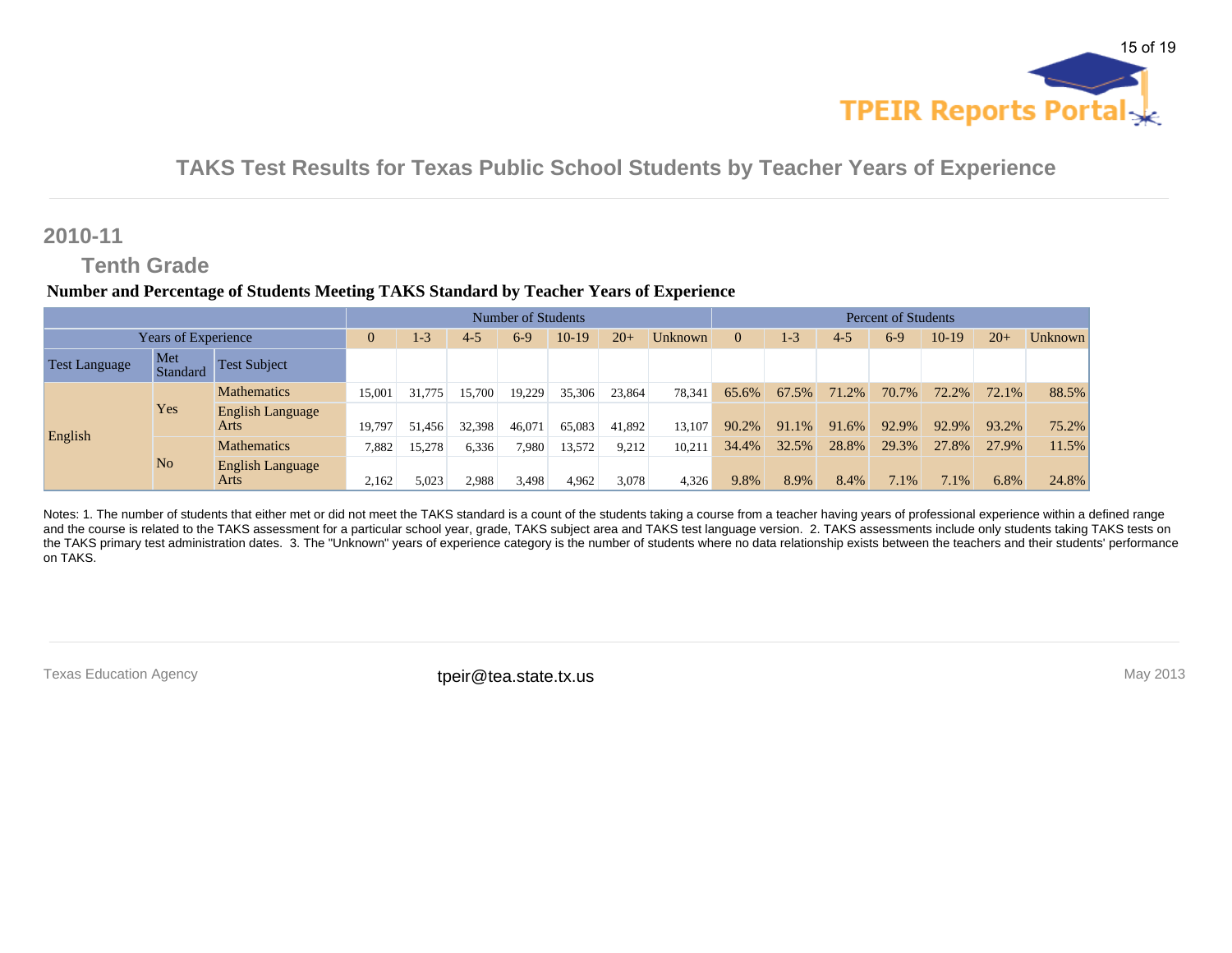

### **2010-11**

### **Tenth Grade**

#### **Percentage of Students Meeting TAKS Standard by Teacher Years of Experience**



#### **Number of Students by Teacher Years of Experience**

|                                                          |          | Number of Students |         |       |                                    |        |                |         |  |  |  |  |  |  |  |
|----------------------------------------------------------|----------|--------------------|---------|-------|------------------------------------|--------|----------------|---------|--|--|--|--|--|--|--|
| <b>Years of Experience</b>                               | $\Omega$ | $1 - 3$            | $4 - 5$ | $6-9$ | $10-19$ $20+$                      |        | <b>Unknown</b> | Total   |  |  |  |  |  |  |  |
| <b>Test Subject</b>                                      |          |                    |         |       |                                    |        |                |         |  |  |  |  |  |  |  |
| <b>Mathematics</b>                                       |          |                    |         |       | 22,883 47,053 22,036 27,209 48,878 | 33,076 | 88.552         | 289,687 |  |  |  |  |  |  |  |
| English Language Arts 21,959 56,479 35,386 49,569 70,045 |          |                    |         |       |                                    | 44.970 | 17.433         | 295,841 |  |  |  |  |  |  |  |

#### **Number of Teachers by Teacher Years of Experience**

|                              |     |         |         | Number of Teachers |         |       |
|------------------------------|-----|---------|---------|--------------------|---------|-------|
| <b>Years of Experience</b>   |     | $1 - 3$ | $4 - 5$ | $6-9$              | $10-19$ | $20+$ |
| <b>Test Subject</b>          |     |         |         |                    |         |       |
| <b>Mathematics</b>           | 525 | 1.001   | 497     | 679                | 1.198   | 894   |
| <b>English Language Arts</b> | 400 | 891     | 573     | 776                | 1.235   | 878   |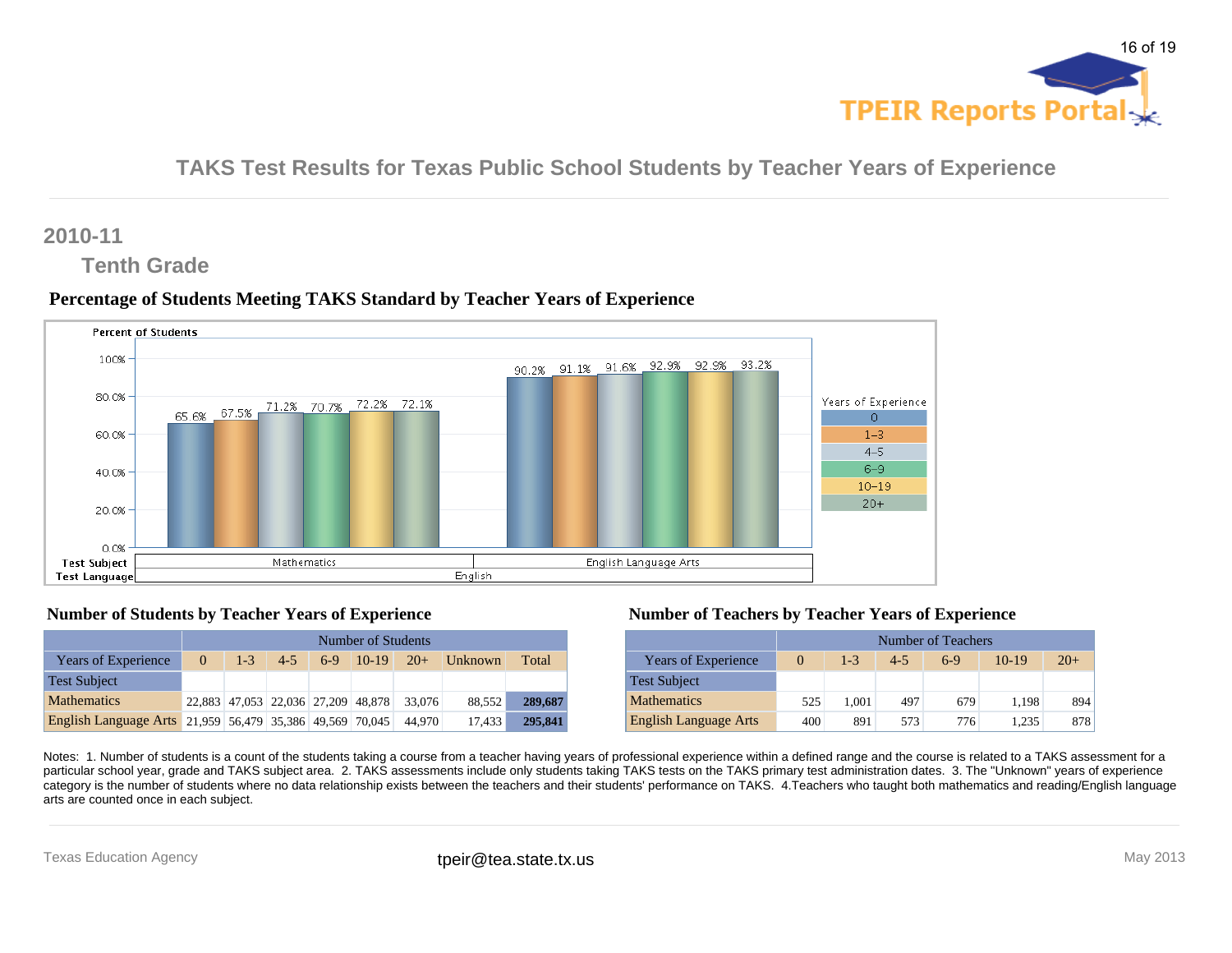

| <b>Purpose</b>                                            | This report shows the relationship between teachers' years of professional experience and their students'<br>performance on TAKS tests in mathematics or reading/English language arts (ELA). It displays the percent or<br>count of Texas public students that either met or did not meet the TAKS passing standard by school year,<br>school grade, TAKS subject, TAKS test language version, and the number of years of professional experience<br>for the teacher of record.<br>Data in this report are reported at the statewide and region levels.<br>For in-depth information on TAKS statewide participation and performance results, see the Texas Education<br>Agency (TEA) Division of Student Assessment reports on TAKS assessment results at<br>http://www.tea.state.tx.us/student.assessment/results/. |
|-----------------------------------------------------------|-----------------------------------------------------------------------------------------------------------------------------------------------------------------------------------------------------------------------------------------------------------------------------------------------------------------------------------------------------------------------------------------------------------------------------------------------------------------------------------------------------------------------------------------------------------------------------------------------------------------------------------------------------------------------------------------------------------------------------------------------------------------------------------------------------------------------|
| <b>Data Source</b>                                        | Data in this report come from the Texas Public Education Information Management System (PEIMS) and the<br>Texas P-16 Public Education Information Resource (TPEIR). Only those students who took a TAKS, TAKS-<br>LAT, or TAKS-Accommodated test version and took a mathematics and/or reading test on the TAKS primary<br>test administration dates are included in this report.                                                                                                                                                                                                                                                                                                                                                                                                                                     |
| <b>Data Elements</b>                                      |                                                                                                                                                                                                                                                                                                                                                                                                                                                                                                                                                                                                                                                                                                                                                                                                                       |
| <b>Texas Assessment of</b><br>Knowledge and Skills (TAKS) | The primary statewide testing program implemented in 2003 was designed to measure the extent to which a<br>student in grades 3-11 has learned and is able to apply the defined knowledge and skills at each tested grade<br>level. A student must meet the standard on the four Grade11 exit level TAKS tests in order to receive a high<br>school diploma from a Texas public high school.<br>The TAKS testing program is being replaced by the State of Texas Assessments of Academic Readiness<br>(STAAR) testing program. For more information on STAAR, the phase-out plan for TAKS and the phase-in<br>plan for STAAR, visit the Texas Education Agency Student Assessment Division website<br>http://www.tea.state.tx.us/student.assessment/.                                                                  |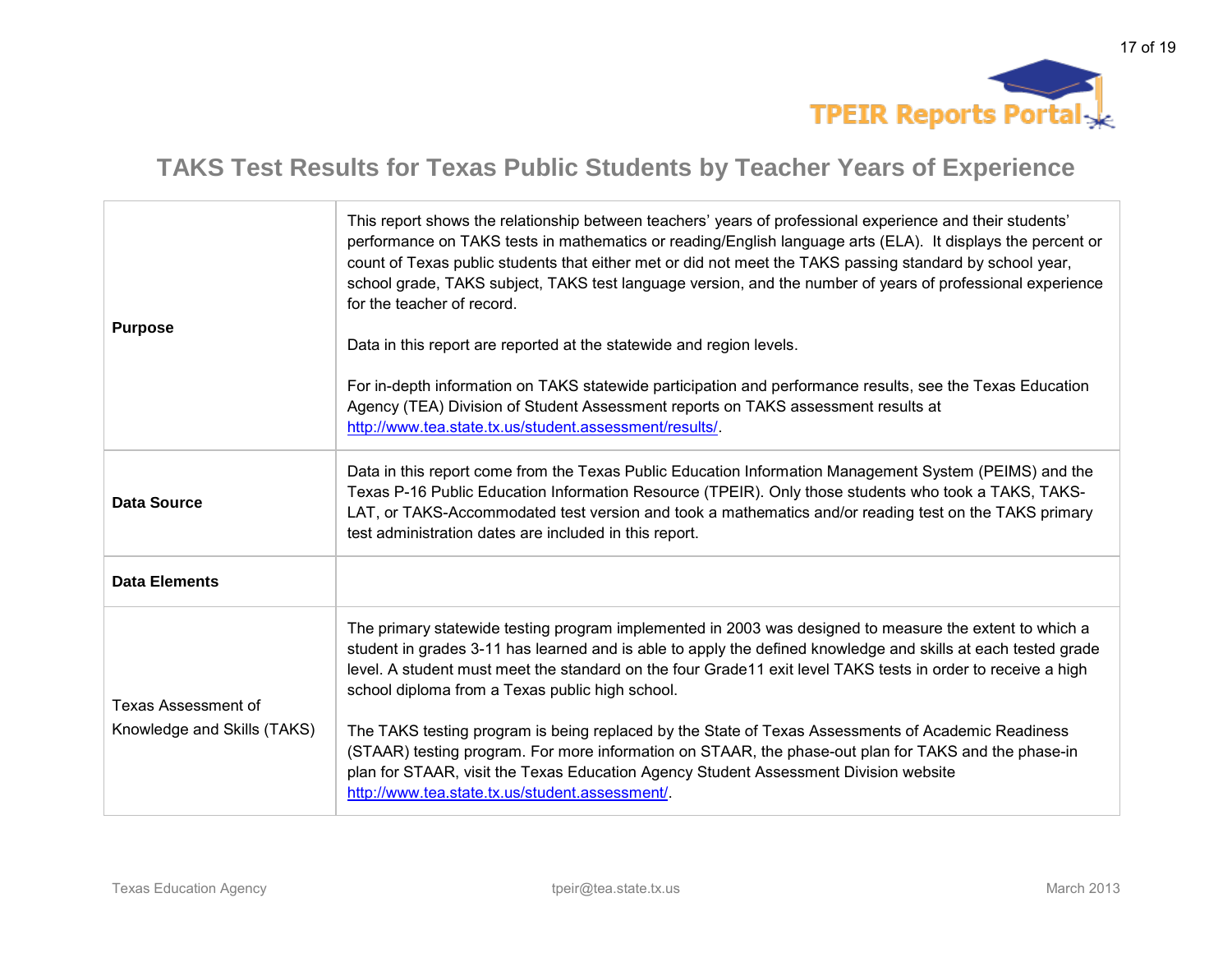

| <b>TAKS Primary Test</b><br>Administration | The primary test administration provides the results for all students who submitted an answer<br>document the first time the test is administered for a particular subject, grade, and school year.                                                                                                                                                                                                                                                                                                                                                                                                                                                                                                                                                    |
|--------------------------------------------|--------------------------------------------------------------------------------------------------------------------------------------------------------------------------------------------------------------------------------------------------------------------------------------------------------------------------------------------------------------------------------------------------------------------------------------------------------------------------------------------------------------------------------------------------------------------------------------------------------------------------------------------------------------------------------------------------------------------------------------------------------|
| <b>TAKS Test Subject</b>                   | The subjects tested by TAKS include math, reading, English language arts (ELA), social studies,<br>science, and writing. All grade levels are not tested on all subjects. For more information, see the<br>Texas Education Agency Student Assessment Division website<br>http://www.tea.state.tx.us/student.assessment/.                                                                                                                                                                                                                                                                                                                                                                                                                               |
| <b>TAKS Test Language Version</b>          | TAKS test versions are administered in English and for grades 3-5 in Spanish. A student may take<br>different language versions for different subjects. The English and Spanish versions of TAKS assess<br>the same test objectives and Texas Essential Knowledge and Skills (TEKS) student expectations.                                                                                                                                                                                                                                                                                                                                                                                                                                              |
| Met Standard                               | Met Standard in this report refers to the Panel Recommended category representing satisfactory<br>academic achievement. Students in this category performed at a level that was at or above the state<br>passing standard for that TAKS test.                                                                                                                                                                                                                                                                                                                                                                                                                                                                                                          |
| <b>Teacher of Record</b>                   | Indicates that the teacher is responsible for the classroom, making the final decisions about the instruction<br>delivered and the final outcomes for the students assigned to the class.                                                                                                                                                                                                                                                                                                                                                                                                                                                                                                                                                              |
| <b>Teacher Years of Experience</b>         | Teacher Years of Experience is total years of professional experience which is the number of verifiable years<br>of creditable experience as specified in 19 TAC, Chapter 153. (For more information on 19 TAC, Chapter 153<br>see http://www.tea.state.tx.us/index4.aspx?id=2147505941.) Professional experience includes all experience<br>where the teacher worked in a professional capacity (e.g., teacher, administrator, certified personnel, etc.). It<br>does not include experience in a paraprofessional role (e.g., educational aide or interpreter) or in an auxiliary<br>staff role (e.g., secretary or bus driver).<br>In this report, Teacher Years of Experience is categorized by seven ranges: 0 years, 1 to 3 years, 4 to 5 years, |
|                                            | 6 to 9 years, 10 to 19 years, 20 or more years and "unknown". The "unknown" category indicates the number<br>of students where no data relationship exists between the teachers and their students' performance on TAKS                                                                                                                                                                                                                                                                                                                                                                                                                                                                                                                                |